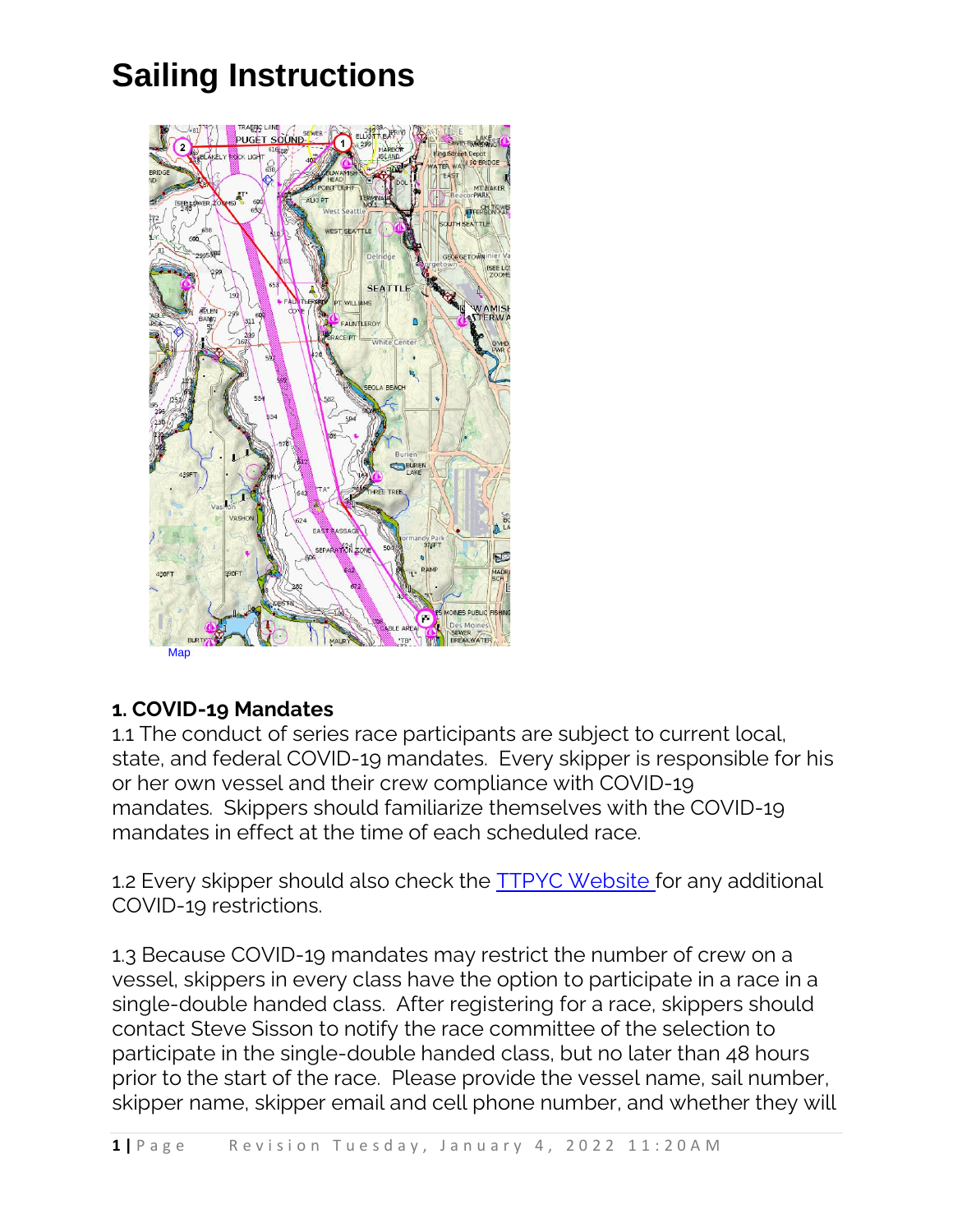be using their normal PHRF rating or non-flying sail rating (PHRF rating minus 18 seconds). See notes below on special rules.

#### **2. RULES**

2.1 This series of races will be governed by The [Racing](https://www.sailing.org/documents/racingrules/index.php) Rules of Sailing (Most [Current\)](https://www.sailing.org/documents/racingrules/index.php) the USSA Prescriptions, class rules (including [PHRF](http://phrf-nw.org/welcome-to-phrf-nw/class-rules/) NW class [rules\)](http://phrf-nw.org/welcome-to-phrf-nw/class-rules/), Southern Sound Series Sailing [Instructions,](http://ssseries.org/) the Duwamish Head Sailing Instructions and the Duwamish Head Notice of Race.

2.2 Special rules for single-double handed category: All competitors are encouraged to wear a safety harness with tether while racing, self steering devices are allowed for the single-double handed race class.

#### **3. CHANGES IN SAILING INSTRUCTIONS**

3.1 Notices to competitors and/or changes to the Sailing Instructions will be posted on the Three Tree Point Yacht Club web site, **[TTPYC.org.](https://www.ttpyc.org/)** 

#### **4. SIGNALS MADE ASHORE**

4.1 Signals made ashore will be displayed on staffs on the Des Moines fishing pier.

### **6. CLASS FLAGS**

6.1 Class flags for each class will be the letter flag or numerical pennant flag for the class. Classes will start together as grouped below: (See Appendix – Flags for image of flags and pennants)

Cruising NFS and Commodore "C" Flag Single and Double Handed Class "F" Flag PHRF Classes 8 and 9 "8 and 9" pennant PHRF Classes 6 and 7 "6 and 7" pennant PHRF Classes 4 and 5" 4 and 5" pennant PHRF Classes 2 and 3 "2 and 3" pennant PHRF Class 1 – multi hulls "1" pennant IRC Class "0 (zero)" pennant One Design class designed flag or agreed upon letter flag General Recall "1 st Substitute" pennant

### **7. CLASSES**

#### **PHRF Classes**

Class 2: PHRF 30 and less Class 3: PHRF 31 thru 60 Class 4: PHRF 61 thru 78 Class 5: PHRF 79 thru 123 Class 7: PHRF 124 and higher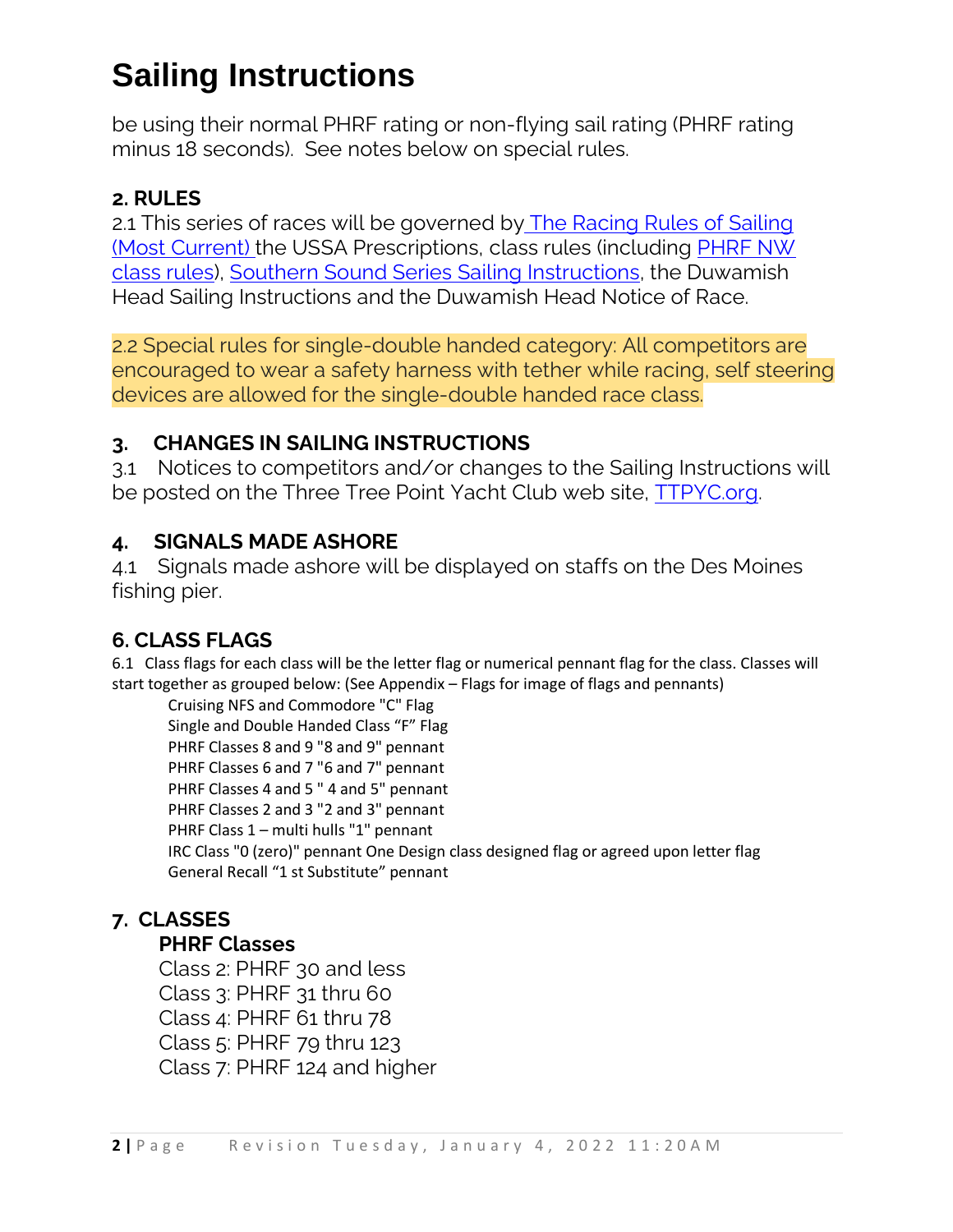**Cruising Classes** No Flying Sails Commodore

### **Single-Double Handed Class**

### **8. THE COURSE**

8.1 Start in a northerly direction between an offshore orange mark and the RC flag on the Des Moines Marina fishing pier, leaving the Pier to starboard while staying a safe distance (~90 Yards) from the Pier. Proceed to the Duwamish Head Light, leave it to port and then proceed to Blakely Rock Light, leaving it to Port. Finish in a southerly direction between offshore orange mark and the RC flag at the end of the Des Moines Pier, keeping the Pier to port while staying a safe distance (~90 Yards) from the Pier. Approximate distance 30.8 NM

8.2 NOTE: The green navigation buoy will NOT be back in the water by the time of the race, so keep a safe distance (~90 yards) from the pier as the limiting mark. You may not sail closer than that to the pier while either starting or finishing.

8.3 Ferry Boat Clearance: Ferries travel between the North end of Vashon Island and Fauntleroy, Seattle and Bremerton, and Seattle and Bainbridge Island. All yachts must maintain a minimum 500-yard distance from any FERRY BOAT regardless of its location and speed, which has the right of way at all times.

8.4 Traffic Separation Lanes: As some of the race will be in or in the vicinity of the Traffic Separation Scheme, all skippers and crews are expected to be fully familiar with and comply with Rule 10 of the International Regulations for Preventing Collisions at Sea which states: Skippers are reminded that vessels under sail DO NOT always have the right of way over power driven vessels. "…a sailing vessel shall not impede the safe passage of a power-driven vessel following a traffic lane." Race participants are expected to yield to vessels in the traffic lane even to the detriment of competitive position. If a race participant needs to contact Vessel Traffic Service (VTS) they should use VHF Channel 14 if contact cannot be made on Channel 16.

### **9a. START**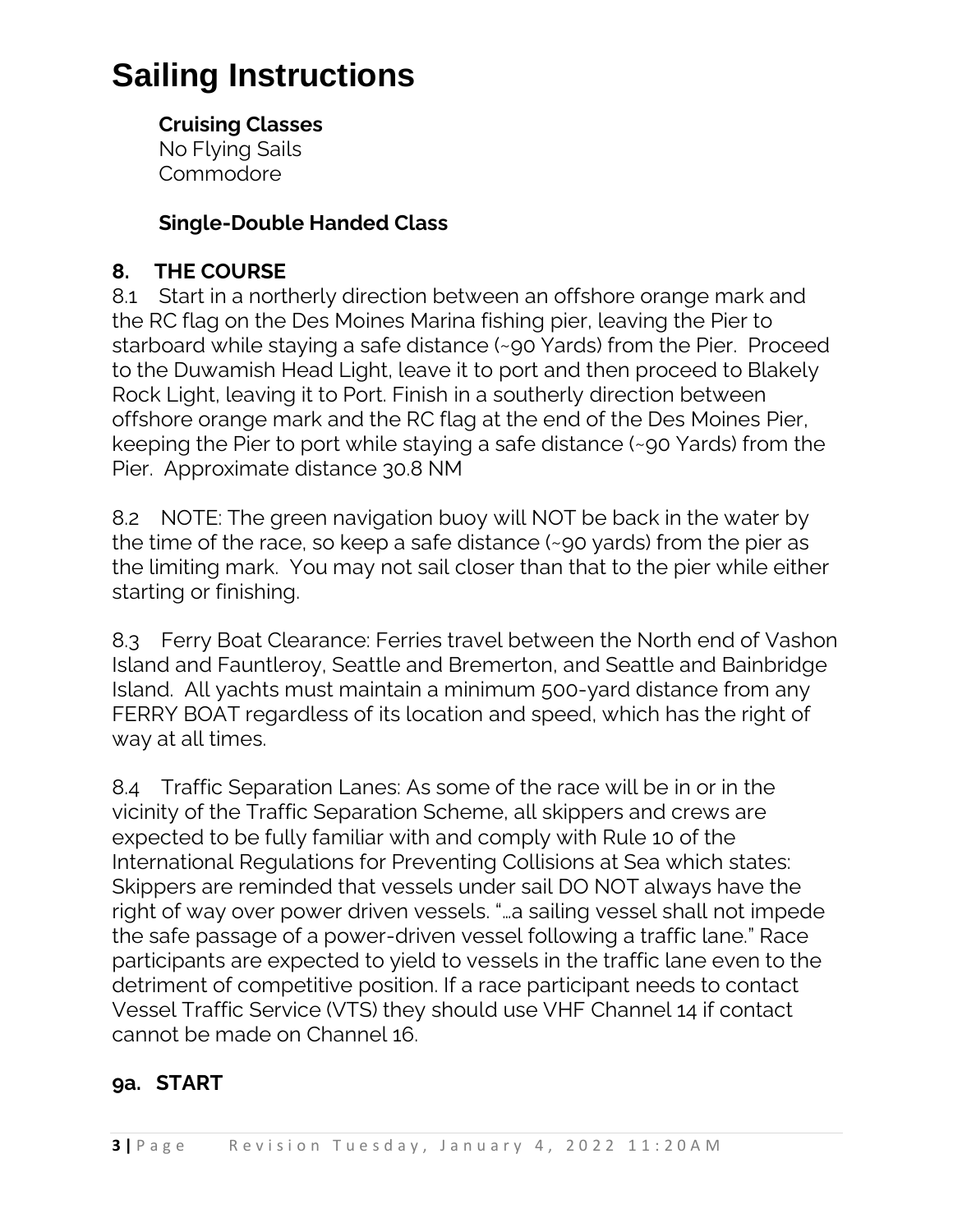9.1 The starting line will be between an Offshore Orange Buoy approximately 150 yards west of the Des Moines Fishing Pier and a Race Committee Flag on the end of the pier.

9.2 Leave the Orange Buoy to Port and the Pier to Starboard.

9.3 NOTE: The green navigation buoy will NOT be back in the water by the time of the race, so keep a safe distance (~90 yards) from the pier as the limiting mark. You may not sail closer than that to the pier while starting.

9.4 The warning signal is the raising of the class pennant(s) or flag.

#### **9b. THE FINISH**

9.5 Finish will be in a southerly direction between a yellow inflatable mark anchored approximately 100 yards west of the Des Moines Fishing Pier and a Race Committee Flag on the end of the pier.

9.6 The yellow finish mark shall be left to STARBOARD.

9.7 NOTE: The green navigation buoy will NOT be back in the water by the time of the race, so keep a safe distance (~90 yards) from the Pier while finishing.

9.8 TIME LIMIT 13 hours after each start.

9.9 Record your finish time and note the boat name that finished just ahead and behind you in case the race committee contacts you, have that information ready to provide if requested.

#### **10. SHORTENED COURSE**

10.1 The Course may be shortened between the Western edge of the Duwamish Head Dolphin and a RC Flag with the letter S Flag on the Committee Boat. Approximate distance 13.5 NM. This changes RRS 32.2

10.2 If the course is shortened at the Duwamish Head Dolphin, the course must be completed within 8 hours of a yacht's start. Any yachts not finishing within 8 hours will be scored DNF. This changes RRS 35.

### **11. CHECK-IN AND RETIRING**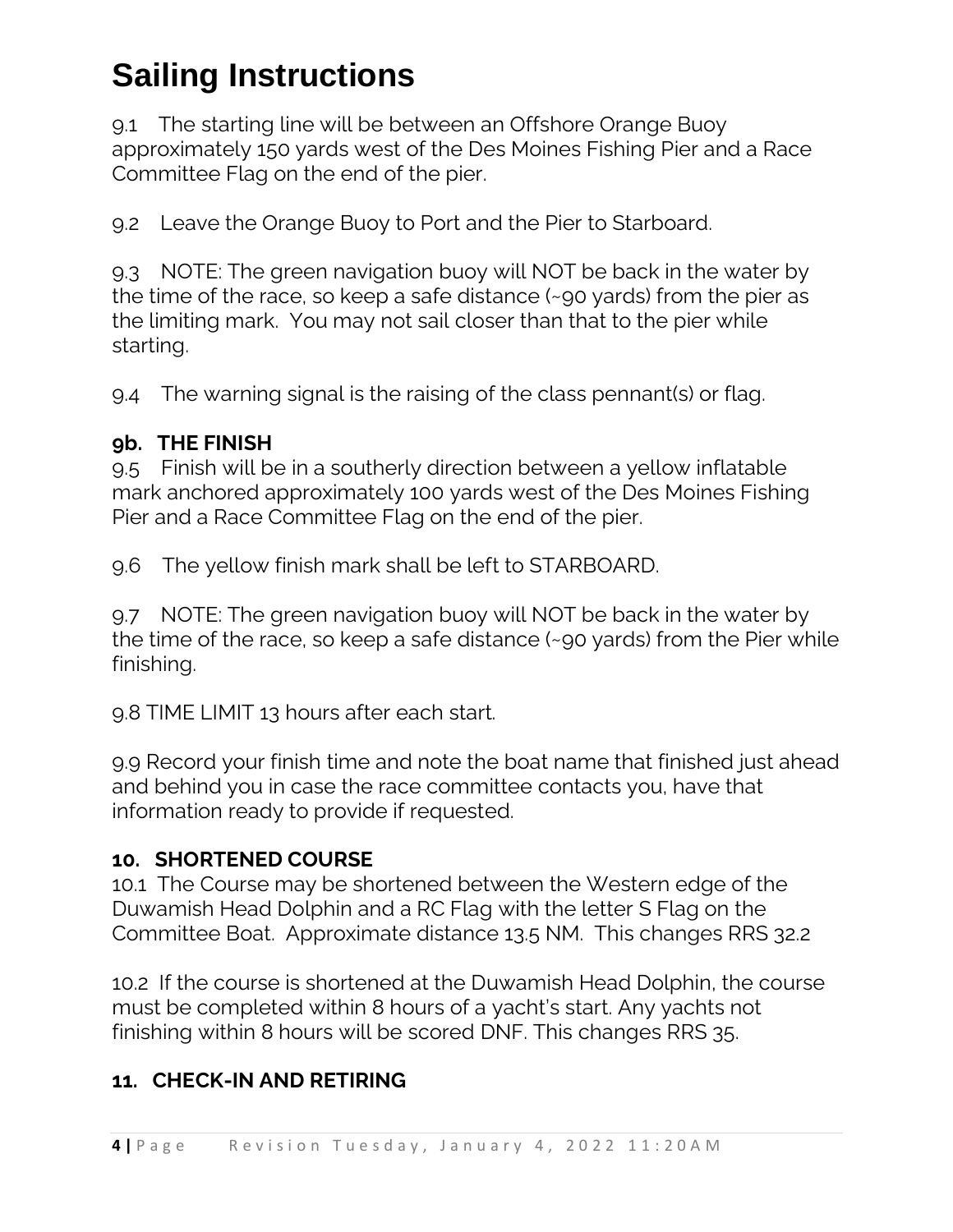11.1 Yachts should check-in by hail unless safety requires checking in using communication defined in SI 16.

11.2 A yacht that retires while racing must orally notify the Race Committee as soon as possible after retiring by hailing or in a manner defined in SI 16. If unable to reach the committee boat via VHF, the retiring yacht will call (206) 218-8138 and report their retirement to the race committee.

### **14. PROTESTS**

14.1 Protests must be emailed to [dconti54@gmail.com.](mailto:dconti54@gmail.com?subject=Duwamish%20Head%20Protest) All protests will be handled according to the Southern Sound Series Sailing [Instructions.](http://ssseries.org/)

### **16. COMMUNICATION WITH RACE COMMITTEE**

16.1 Race Committee will monitor VHF 72 during the race.

16.2 The Race Committee cell phone number (206) 218-8138 Please leave a message if you reach voice mail.

### **17. PRIZES**

17.1 Trophies shall be awarded to the first, second and third place yachts in each class.

17.2 The Azimuth Circle Award is given to the overall PHRF-NW winner.

### **Appendix**

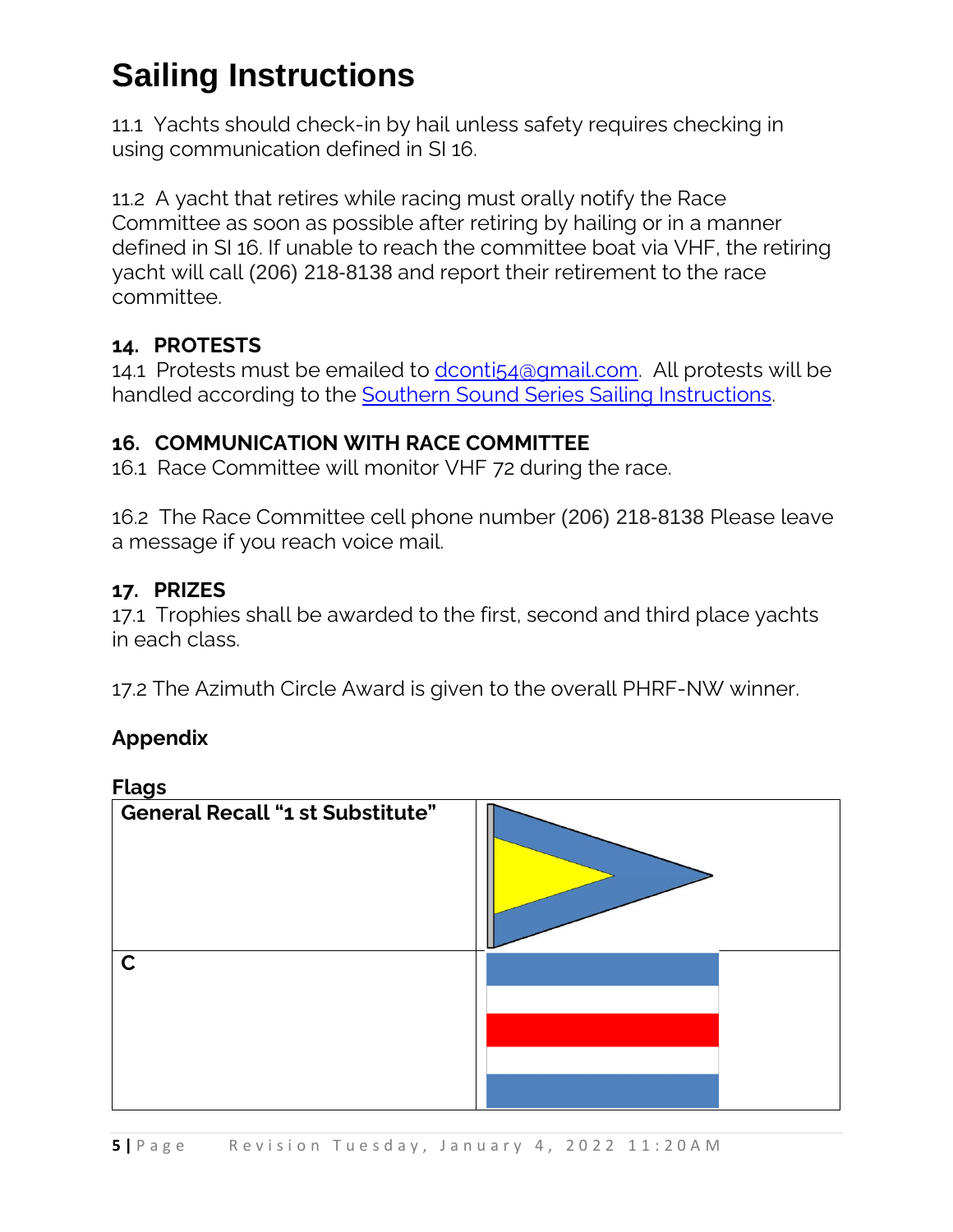| F                                      |  |
|----------------------------------------|--|
| IRC Class "0 (zero)" pennant One       |  |
| PHRF Class 1 - multi hulls "1" pennant |  |
| PHRF Classes 2 - "2" pennant           |  |
| PHRF Classes 3 - "3" pennant           |  |
| PHRF Classes 4 - "4" pennant           |  |
|                                        |  |
| PHRF Classes 5 - "5" pennant           |  |